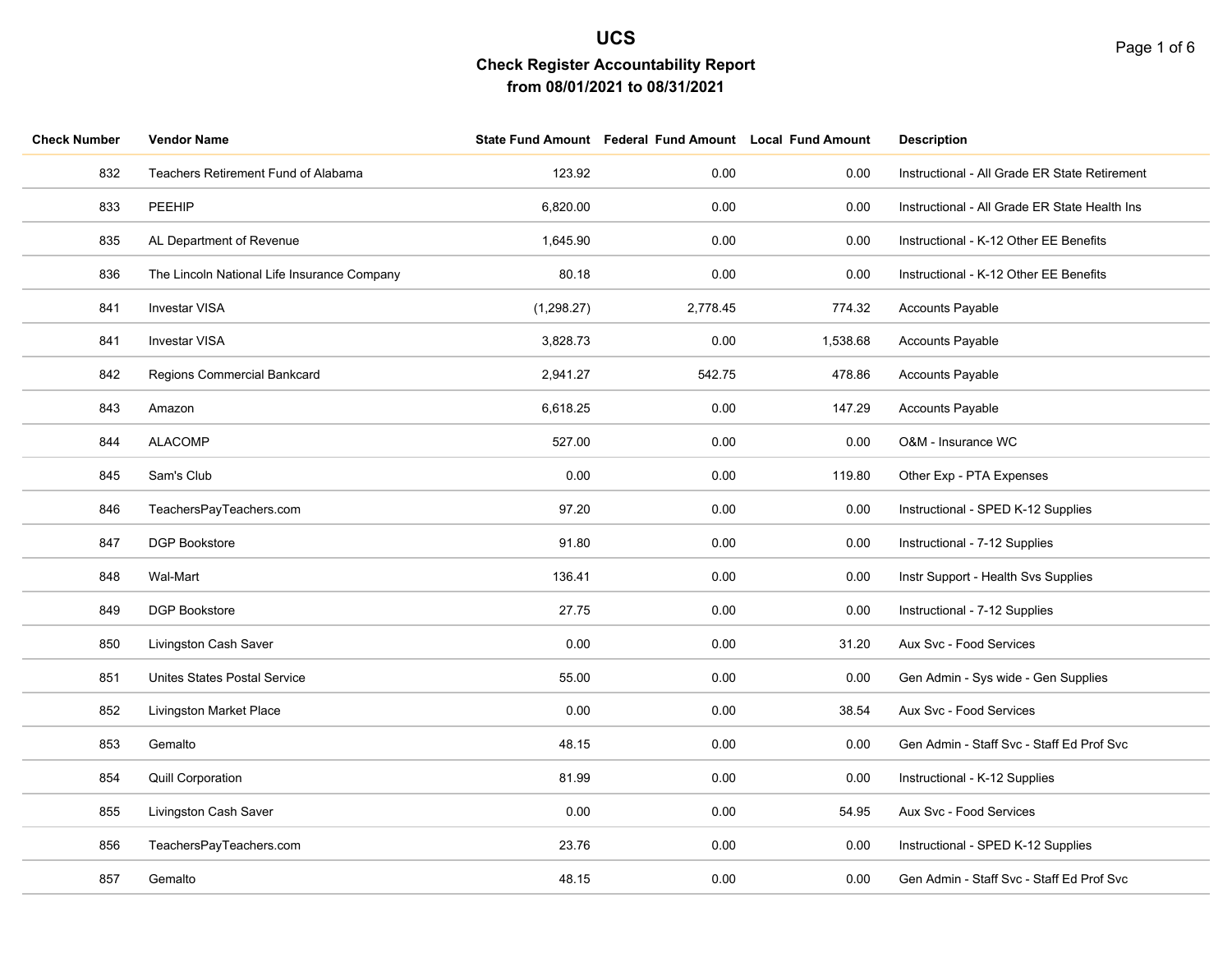| <b>Check Number</b> | <b>Vendor Name</b>                            |           | State Fund Amount Federal Fund Amount Local Fund Amount |        | <b>Description</b>                        |
|---------------------|-----------------------------------------------|-----------|---------------------------------------------------------|--------|-------------------------------------------|
| 858                 | Alabama Extension Shop                        | 0.00      | 0.00                                                    | 140.00 | Aux Svc - Food Services                   |
| 859                 | AAEA                                          | 222.00    | 0.00                                                    | 0.00   | Instructional - 1-6 Travel & Training     |
| 860                 | <b>Unites States Postal Service</b>           | 3.20      | 0.00                                                    | 0.00   | Gen Admin - Sys wide - Gen Supplies       |
| 861                 | Sam's Club                                    | 106.39    | 0.00                                                    | 0.00   | O&M - Custodial Supplies                  |
| 862                 | Wal-Mart                                      | 0.00      | 0.00                                                    | 48.60  | Aux Svc - Food Services Supplies          |
| 863                 | Gemalto                                       | 48.15     | 0.00                                                    | 0.00   | Gen Admin - Staff Svc - Staff Ed Prof Svc |
| 864                 | Unites States Postal Service                  | 2.00      | 0.00                                                    | 0.00   | Gen Admin - Sys wide - Gen Supplies       |
| 865                 | TeachersPayTeachers.com                       | 54.00     | 0.00                                                    | 0.00   | Instructional - SPED K-12 Supplies        |
| 866                 | Webstaurant                                   | 0.00      | 0.00                                                    | 800.44 | Aux Svc - Food Services                   |
| 867                 | Gemalto                                       | 48.15     | 0.00                                                    | 0.00   | Gen Admin - Staff Svc - Staff Ed Prof Svc |
| 868                 | Gemalto                                       | 48.15     | 0.00                                                    | 0.00   | Gen Admin - Staff Svc - Staff Ed Prof Svc |
| 869                 | Verizon Wireless                              | 577.85    | 0.00                                                    | 0.00   | Instructional - K-12 Communication        |
| 2884                | Angie Bryan                                   | 80.00     | 0.00                                                    | 0.00   | Gen Admin - Staff Svc - Travel & Training |
| 2885                | Cheryl England Martin                         | 1,100.00  | 0.00                                                    | 0.00   | Inst Support - Psych Svcs                 |
| 2886                | Janice Watt                                   | 160.00    | 0.00                                                    | 0.00   | Gen Admin - Staff Svc - Travel & Training |
| 2887                | <b>Lightspeed Systems</b>                     | 3,300.00  | 0.00                                                    | 0.00   | Instructional - K-12 Software             |
| 2888                | Nutri-Link Technologies, Inc.                 | 0.00      | 0.00                                                    | 395.00 | Aux Svc - Food Services                   |
| 2889                | Project Lead the Way                          | 1,900.00  | 0.00                                                    | 0.00   | Instructional - K-12 Supplies             |
| 2890                | Renaissance                                   | 12,987.92 | 0.00                                                    | 0.00   | Instructional - K-12 Supplies             |
| 2891                | Stop Heart Attack                             | 220.00    | 0.00                                                    | 0.00   | Instr Support - Health Svs Supplies       |
| 2892                | <b>Teton Science Schools</b>                  | 6,000.00  | 0.00                                                    | 0.00   | Instructional - K-12 Prof Dev             |
| 2893                | The University of West Alabama Print and Mail | 16.00     | 0.00                                                    | 0.00   | Gen Admin - Sys wide - Printing           |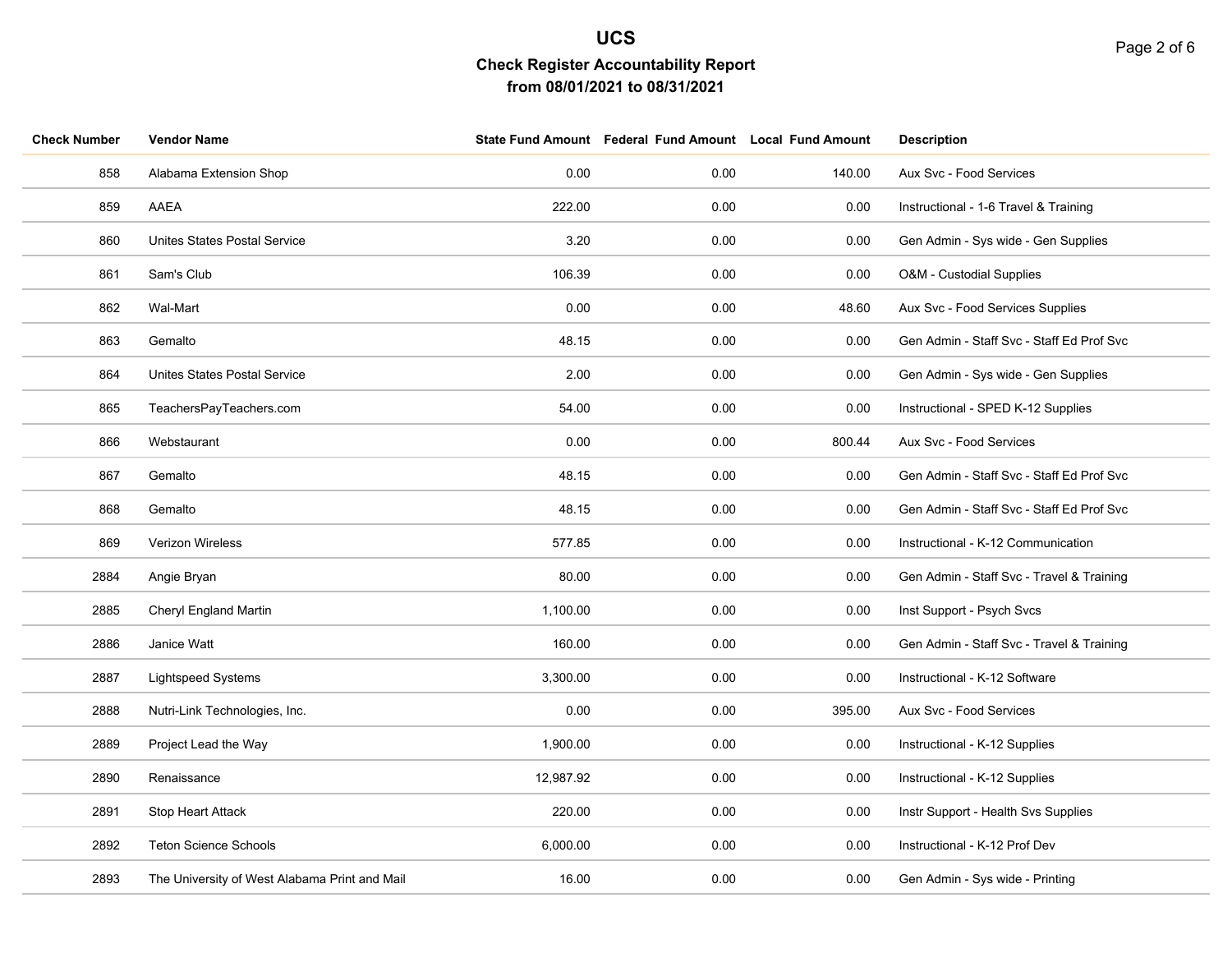| <b>Check Number</b> | <b>Vendor Name</b>                            |          | State Fund Amount Federal Fund Amount Local Fund Amount |          | <b>Description</b>                               |
|---------------------|-----------------------------------------------|----------|---------------------------------------------------------|----------|--------------------------------------------------|
| 2893                | The University of West Alabama Print and Mail | 95.18    | 0.00                                                    | 0.00     | Gen Admin - Sys wide - Printing                  |
| 2893                | The University of West Alabama Print and Mail | 162.68   | 0.00                                                    | 0.00     | Gen Admin - Sys wide - Printing                  |
| 2893                | The University of West Alabama Print and Mail | 396.88   | 0.00                                                    | 0.00     | Gen Admin - Sys wide - Printing                  |
| 2893                | The University of West Alabama Print and Mail | 69.76    | 0.00                                                    | 0.00     | Gen Admin - Sys wide - Printing                  |
| 2894                | US Bank Equipment Finance                     | 405.09   | 0.00                                                    | 0.00     | Gen Admin - Sys wide - Copier/Print Lease        |
| 2895                | West Central Volleyball Officials             | 1,000.00 | 0.00                                                    | 0.00     | Instructional - Athletics Officials Fees         |
| 2895                | West Central Volleyball Officials             | 600.00   | 0.00                                                    | 0.00     | Instructional - Athletics Officials Fees         |
| 2896                | Hughey, Betty Jean                            | 0.00     | 329.39                                                  | 0.00     | Gen Admin - Staff Svc - Travel & Training        |
| 2897                | Lewis, Kerry Keon                             | 228.70   | 0.00                                                    | 0.00     | Instructional - Athletics BB Supplies            |
| 2898                | Mayben, Meggin                                | 838.84   | 0.00                                                    | 0.00     | Instructional - K-12 Travel & Training           |
| 2899                | Reed, Anna Elizabeth                          | 0.00     | 157.92                                                  | 0.00     | Instructional - K-12 Prof Dev CSP                |
| 2900                | Spinks, Ebonee                                | 275.43   | 0.00                                                    | 0.00     | Instructional - Robotics Grant Travel/Train K-12 |
| 2901                | Cash                                          | 75.00    | 0.00                                                    | 0.00     | Instructional - Clubs                            |
| 2902                | Cash                                          | 0.00     | 0.00                                                    | 300.00   | Other Exp - PTA Expenses                         |
| 2903                | Alabama High School Athletic Association      | 387.00   | 0.00                                                    | 0.00     | Instructional - Athletics Supplies               |
| 2904                | Augie Leopold                                 | 0.00     | 0.00                                                    | 2,126.25 | Other Exp - PTA Expenses                         |
| 2905                | <b>Howard Technology Solutions</b>            | 1,297.00 | 0.00                                                    | 0.00     | Instr Support - Principal Non-Instrl Supplies    |
| 2905                | <b>Howard Technology Solutions</b>            | 98.00    | 0.00                                                    | 0.00     | Instructional - K-12 Supplies                    |
| 2905                | <b>Howard Technology Solutions</b>            | 9,607.00 | 0.00                                                    | 0.00     | Instructional - K-12 Software                    |
| 2906                | Leadership Sumter County                      | 100.00   | 0.00                                                    | 0.00     | Instr Support - Principal Travel & Training      |
| 2907                | Pocket Nurse                                  | 389.96   | 0.00                                                    | 0.00     | Instructional - 7-12 Supplies                    |
| 2909                | <b>Studies Weekly</b>                         | 423.80   | 0.00                                                    | 0.00     | Instructional - 1-6 Supplies                     |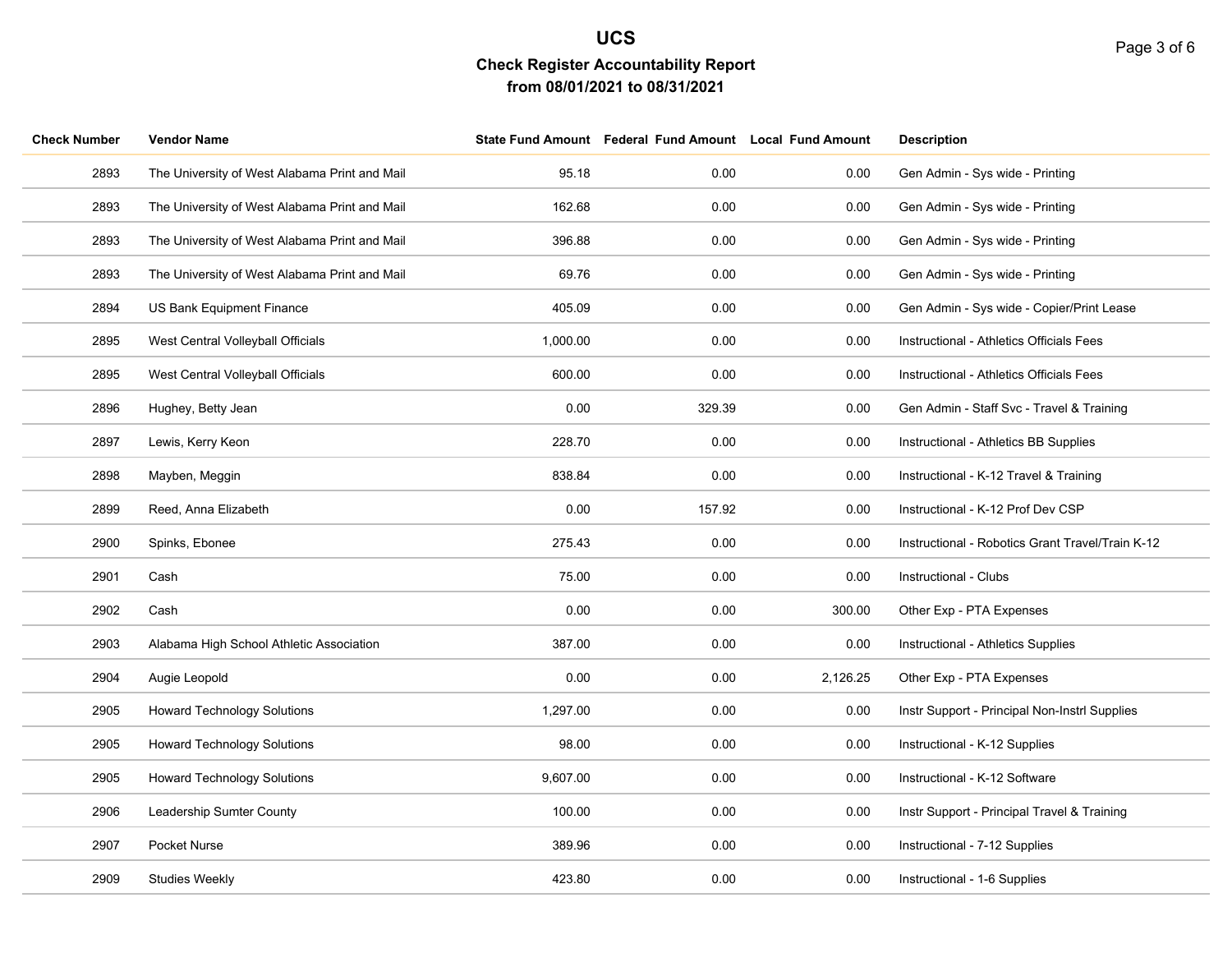| <b>Check Number</b> | <b>Vendor Name</b>                               |          | State Fund Amount Federal Fund Amount Local Fund Amount |           | <b>Description</b>                               |
|---------------------|--------------------------------------------------|----------|---------------------------------------------------------|-----------|--------------------------------------------------|
| 2910                | Thames Batre                                     | 3,629.60 | 0.00                                                    | 0.00      | O&M - Insurance                                  |
| 2911                | The University of West Alabama Athletic Training | 150.00   | 0.00                                                    | 0.00      | Instructional - Athletics Other Purchased Svc    |
| 2912                | Tools to Survive                                 | 85.00    | 0.00                                                    | 0.00      | Instructional - K-12 Prof Dev                    |
| 2913                | TSA, Inc.                                        | 549.00   | 0.00                                                    | 1,098.00  | <b>Accounts Payable</b>                          |
| 2914                | Campbell, Kimberly                               | 146.72   | 0.00                                                    | 0.00      | Instructional - Robotics Grant Travel/Train K-12 |
| 2915                | Freeman, Dana                                    | 0.00     | 238.01                                                  | 0.00      | Gen Admin - Staff Svc - Travel & Training        |
| 2916                | Starks, Tonya                                    | 840.13   | 0.00                                                    | 0.00      | Instr Support - Principal Travel & Training      |
| 2918                | Cash                                             | 1,550.00 | 0.00                                                    | 0.00      | Instructional - Athletics Supplies               |
| 2919                | Discovery Education Inc                          | 6,337.50 | 0.00                                                    | 0.00      | Instructional - K-12 Supplies                    |
| 2920                | Edgenuity Inc.                                   | 750.00   | 0.00                                                    | 0.00      | Instructional - K-12 Student Educational Svcs    |
| 2921                | Eide Bailly                                      | 0.00     | 0.00                                                    | 12,000.00 | Gen Admin - Fiscal Svc - Acctg Prof Svc          |
| 2921                | Eide Bailly                                      | 0.00     | 0.00                                                    | 24,000.00 | Gen Admin - Fiscal Svc - Acctg Prof Svc          |
| 2922                | Farm & Builder's Supply                          | 35.94    | 0.00                                                    | 0.00      | Gen Admin - Sys wide - Gen Supplies              |
| 2923                | First Presbyterian Church                        | 817.20   | 0.00                                                    | 0.00      | Bldg Svc - Rental-Land and Building              |
| 2924                | <b>Ginger Lusty</b>                              | 0.00     | 0.00                                                    | 8,916.67  | Gen Admin - Fiscal Svc - Acctg Prof Svc          |
| 2925                | Lakeshore                                        | 0.00     | 0.00                                                    | 201.19    | Other Exp - PreK Class2                          |
| 2925                | Lakeshore                                        | 0.00     | 0.00                                                    | 4,951.96  | Other Exp - PreK Class2                          |
| 2927                | Pocket Nurse                                     | 38.48    | 0.00                                                    | 0.00      | Instructional - 7-12 Supplies                    |
| 2928                | Stop Heart Attack                                | 220.00   | 0.00                                                    | 0.00      | Instr Support - Health Svs Supplies              |
| 2929                | The School Planner Company                       | 2,443.45 | 0.00                                                    | 0.00      | Instructional - K-12 Supplies                    |
| 2929                | The School Planner Company                       | 1,085.98 | 0.00                                                    | 0.00      | Instructional - K-12 Supplies                    |
| 2930                | The University of West Alabama                   | 0.00     | 0.00                                                    | 4,499.82  | Gen Admin - Exec Svc - Admin Prof Svc            |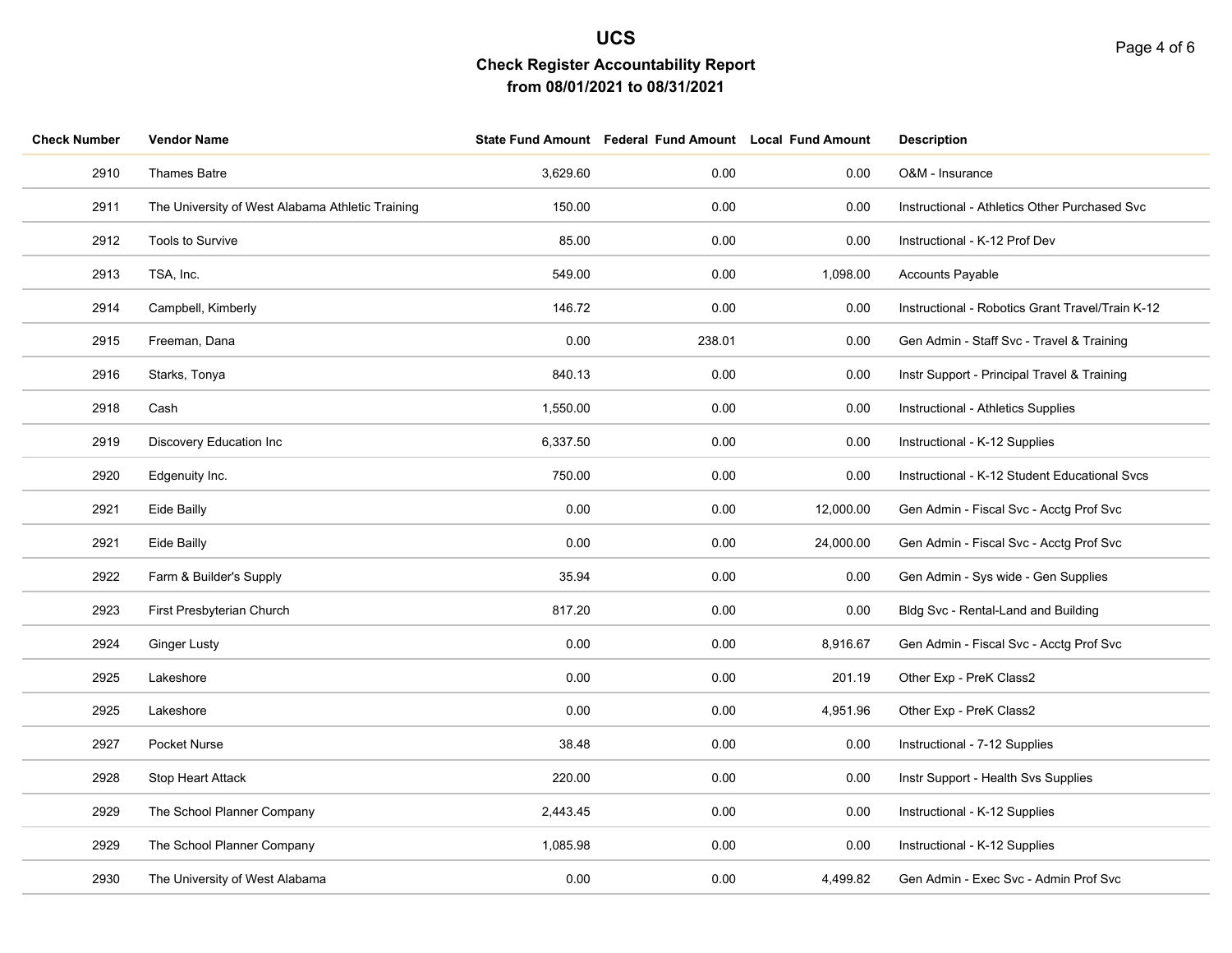| <b>Check Number</b> | <b>Vendor Name</b>                   |           | State Fund Amount Federal Fund Amount Local Fund Amount |           | <b>Description</b>                               |
|---------------------|--------------------------------------|-----------|---------------------------------------------------------|-----------|--------------------------------------------------|
| 2931                | Uniforms & Accessories               | 2,399.00  | 0.00                                                    | 0.00      | Gen Admin - Sys wide - Gen Supplies              |
| 2932                | West Central Volleyball Officials    | 200.00    | 0.00                                                    | 0.00      | Instructional - Athletics Officials Fees         |
| 2933                | Xerox Business Solutions Southeast   | 16.02     | 0.00                                                    | 0.00      | Gen Admin - Sys wide - Printing                  |
| 2934                | Gibbs, Leslie                        | 68.88     | 0.00                                                    | 0.00      | Instr Support - Principal Travel & Training      |
| 2935                | PowerSchool Group LLC                | 11,611.50 | 0.00                                                    | 0.00      | Instructional - K-12 Software                    |
| 2936                | Freeman, Sidney                      | 840.13    | 0.00                                                    | 0.00      | Instructional - 7-12 Travel & Training           |
| 2937                | The University of West Alabama       | 0.00      | 0.00                                                    | 1,714.19  | Gen Admin - Exec Svc - Admin Prof Svc            |
| 2938                | Alabama Association of School Boards | 0.00      | 0.00                                                    | 850.00    | Gen Admin - BOD Dues & Fees                      |
| 2939                | Cash                                 | 0.00      | 0.00                                                    | 800.00    | Concessions                                      |
| 2940                | <b>CEV</b>                           | 1,550.00  | 0.00                                                    | 0.00      | Instructional - 7-12 Dues and Fees               |
| 2941                | Hartman Publishing, Inc.             | 692.46    | 0.00                                                    | 0.00      | Instructional - 7-12 Supplies                    |
| 2942                | <b>Howard Technology Solutions</b>   | 3,415.00  | 0.00                                                    | 0.00      | Instructional - K-12 Software                    |
| 2943                | K&M Truck Repair, LLC                | 0.00      | 0.00                                                    | 383.00    | Student Transport - Vehicle Supplies/Maint/Parts |
| 2943                | K&M Truck Repair, LLC                | 0.00      | 0.00                                                    | 543.50    | Student Transport - Vehicle Supplies/Maint/Parts |
| 2943                | K&M Truck Repair, LLC                | 0.00      | 0.00                                                    | 100.00    | Student Transport - Vehicle Supplies/Maint/Parts |
| 2943                | K&M Truck Repair, LLC                | 0.00      | 0.00                                                    | 100.00    | Student Transport - Vehicle Supplies/Maint/Parts |
| 2944                | Lakeshore                            | 0.00      | 0.00                                                    | 1,593.03  | Other Exp - Supplies PreK Class1 Local           |
| 2944                | Lakeshore                            | 0.00      | 0.00                                                    | 19,999.91 | Other Exp - Supplies PreK Class3 Local           |
| 2945                | Learning Farm                        | 149.00    | 0.00                                                    | 0.00      | Instructional - K-12 Supplies                    |
| 2946                | Savvas Learning Company, LLC         | 2,992.78  | 0.00                                                    | 0.00      | Instructional - 7-12 Textbooks                   |
| 2947                | <b>Studies Weekly</b>                | 2,462.91  | 0.00                                                    | 0.00      | Instructional - 1-6 Supplies                     |
| 2948                | Transportation South, Inc.           | 94.62     | 0.00                                                    | 0.00      | Vehicles Svcs - Drivers Ed Repair/Maint          |